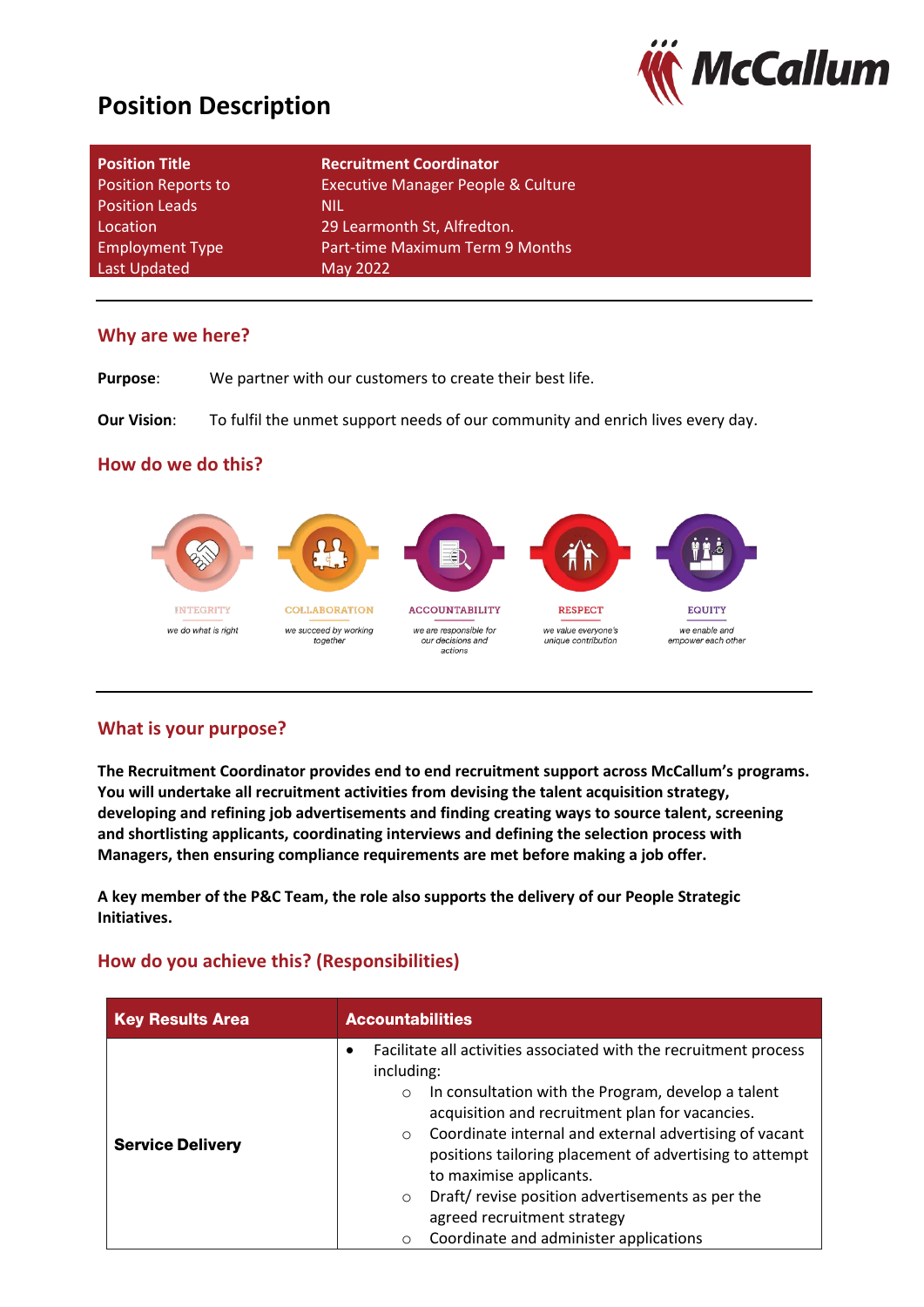

|                                                          | Review screening interviews and screen applicants to<br>$\circ$<br>develop preferred shortlist for interview.<br>Liaise with the Team Leaders/Managers and<br>$\circ$<br>candidates to schedule interviews as appropriate<br>Establish and update interview questions as required<br>$\circ$<br>Participate in interview panels<br>$\circ$<br>Undertake referee checks<br>$\circ$<br>Prepare letters of offer/contracts for review<br>$\circ$<br>Administer offer emails and commence the on-<br>$\circ$<br>boarding process<br>Work with other members of the People & Culture team to<br>$\bullet$<br>ensure recruitment activities are seamless and delivered in a<br>timely manner.<br>Ensure compliance checks are carried out including NDIS<br>٠<br>Worker Screening Checks, relevant training and any other<br>mandatory requirements.<br>Manage applicant database and record keeping of applications<br>٠<br>Respond to unsuccessful and unsolicited applications as<br>$\bullet$<br>appropriate<br>Provide feedback to interviewed unsuccessful candidates if<br>$\bullet$<br>requested.<br>Provide efficient and effective customer service, dealing with<br>$\bullet$<br>queries promptly and in a courteous, helpful and friendly<br>manner.<br>Coordinate and follow up the return of all new starter<br>٠<br>documentation, including all required background checks and<br>create personnel records.<br>Create Staff ID Cards and administer security access control<br>$\bullet$<br>system<br>Coordinate new starter email access and administer electronic<br>$\bullet$<br>signatures.<br>Set up new recruits into HRIS, Rostering, LMS and other<br>systems.<br>Support People & Culture Administration Activities<br>٠<br>Educate managers on recruitment and selection processes as<br>$\bullet$<br>required<br>Represent the organisation at various career expos and events<br>٠ |
|----------------------------------------------------------|----------------------------------------------------------------------------------------------------------------------------------------------------------------------------------------------------------------------------------------------------------------------------------------------------------------------------------------------------------------------------------------------------------------------------------------------------------------------------------------------------------------------------------------------------------------------------------------------------------------------------------------------------------------------------------------------------------------------------------------------------------------------------------------------------------------------------------------------------------------------------------------------------------------------------------------------------------------------------------------------------------------------------------------------------------------------------------------------------------------------------------------------------------------------------------------------------------------------------------------------------------------------------------------------------------------------------------------------------------------------------------------------------------------------------------------------------------------------------------------------------------------------------------------------------------------------------------------------------------------------------------------------------------------------------------------------------------------------------------------------------------------------------------------------------------------------------------------------------------------------------------------------------------|
|                                                          |                                                                                                                                                                                                                                                                                                                                                                                                                                                                                                                                                                                                                                                                                                                                                                                                                                                                                                                                                                                                                                                                                                                                                                                                                                                                                                                                                                                                                                                                                                                                                                                                                                                                                                                                                                                                                                                                                                          |
| <b>Employee Experience &amp;</b><br><b>Collaboration</b> | Champion McCallum's Code of Conduct and Values, acting in<br>$\bullet$<br>accordance with our policies and procedures at all times.<br>Develop and maintain effective relationships with key<br>$\bullet$<br>stakeholders, with a focus on Team Leaders and frontline staff.<br>Develop, maintain and be a role model for, a culture among<br>$\bullet$<br>staff that is open to change and supports continuous quality<br>improvement, safety, collaboration, respect, and<br>accountability.<br>Be an active member of the People & Culture team, providing<br>$\bullet$<br>input and support into the implementation and achievement<br>of our P&C strategy and outcomes.<br>Participate in regular feedback meetings with the Executive                                                                                                                                                                                                                                                                                                                                                                                                                                                                                                                                                                                                                                                                                                                                                                                                                                                                                                                                                                                                                                                                                                                                                              |
| Self-care and professional<br>development                | ٠<br>Manager People & Culture                                                                                                                                                                                                                                                                                                                                                                                                                                                                                                                                                                                                                                                                                                                                                                                                                                                                                                                                                                                                                                                                                                                                                                                                                                                                                                                                                                                                                                                                                                                                                                                                                                                                                                                                                                                                                                                                            |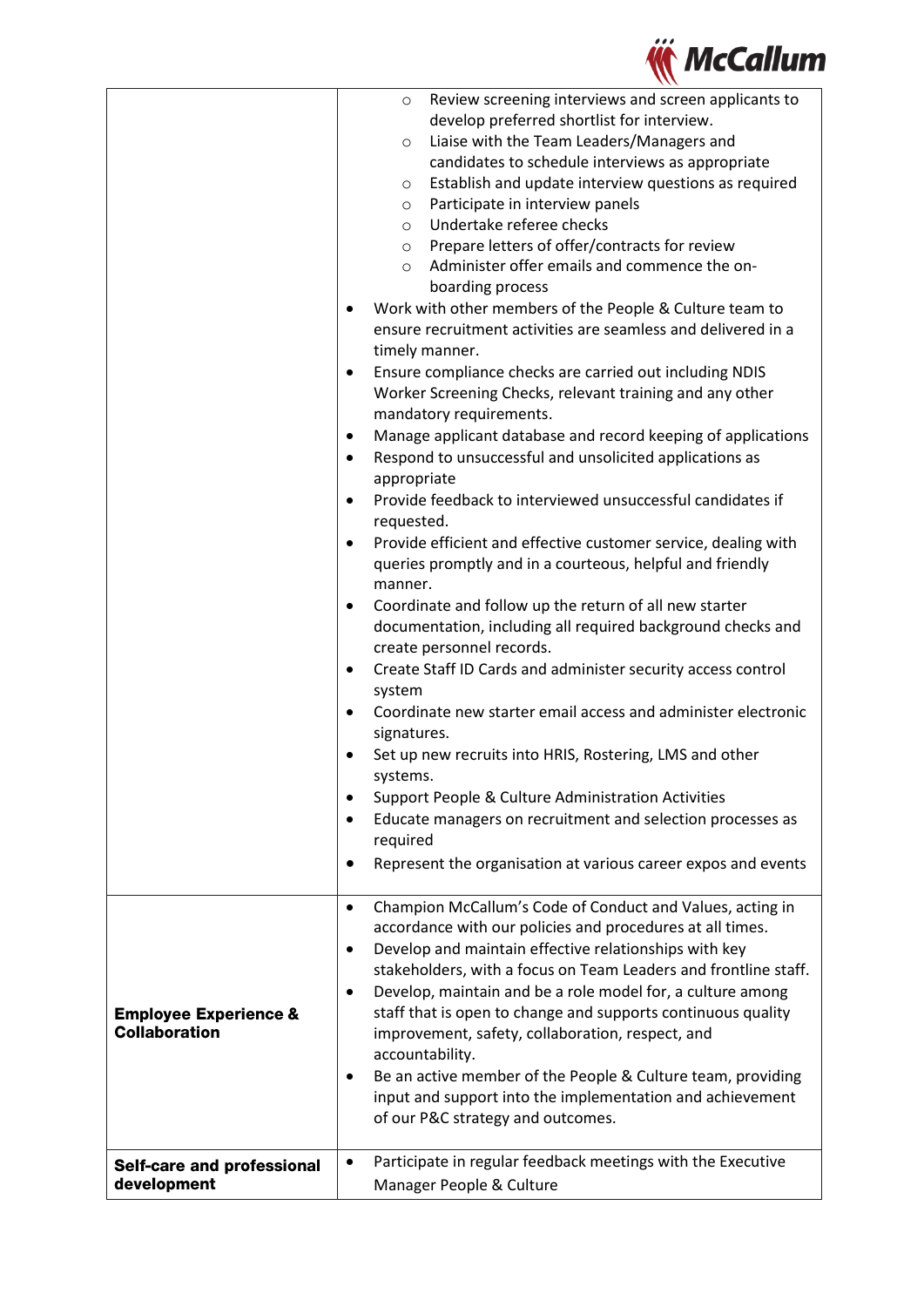

| Ensure Annual Performance Goals and KPIs are set, with<br>$\bullet$<br>professional development plan implemented and monitored                                                                                                                                                                               |
|--------------------------------------------------------------------------------------------------------------------------------------------------------------------------------------------------------------------------------------------------------------------------------------------------------------|
| Complete all mandatory training, including online learning in<br>the specified timeframes<br>Identify and seek appropriate resources to support your own<br>health and wellbeing<br>Participate in wider McCallum projects and initiatives as<br>requested by the Executive Manager People & Culture or CEO. |

# **What do I need to be a success? (Attributes)**

- Our customers are at the centre of everything that you do
- You are consultative and collaborative and enjoy working in a supportive team
- You are a confident communicator with exceptional interpersonal skills and high emotional intelligence.
- You champion diversity and inclusion in employment and understand the value that diversity provides a workplace
- You build and maintain relationships with your colleagues, customers and stakeholders.
- You achieve results. You are focused, work to a plan and deliver.
- You are creative, think outside the square and problem solve to strive to source exceptional talent!